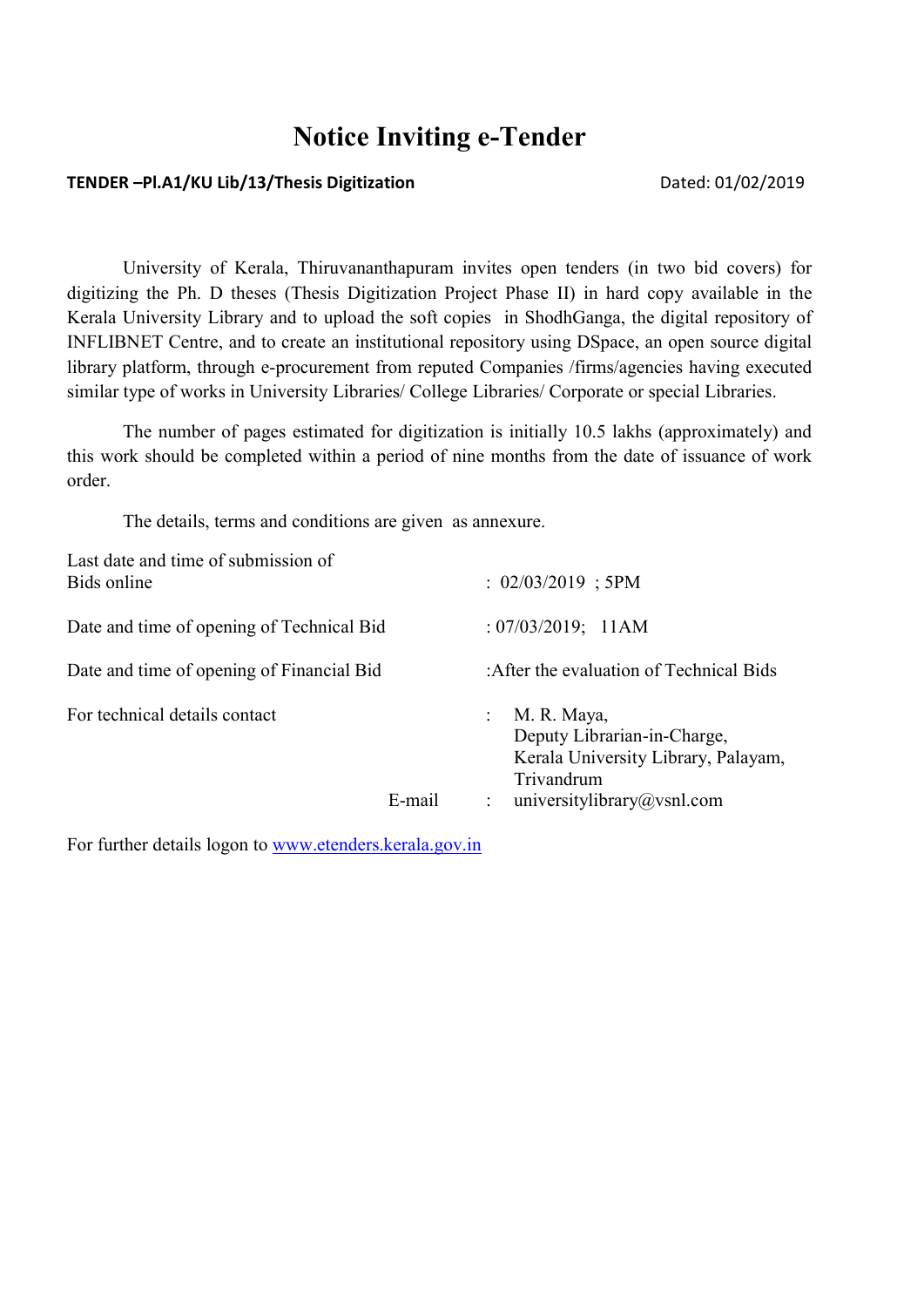# Annexure-1 Terms and Conditions

- 1. Every Tenderer should submit an Earnest Money Deposit (EMD) of Rs.30,000/-
- 2. Successful bidder has to execute an agreement in the Kerala Stamp Paper worth Rs.200/-.
- 3. Every tenderer should submit Tender fee of Rs. 2,500/-
- 4. The tendering will be through Govt. e-tendering site in two stage bidding process Technical and Financial.
- 5. The Technical Bid should be submitted with relevant information / documents / acceptance of all terms and conditions, strictly as described in this document.
- 6. Only the financial bids of Short-listed vendors will be opened. Vendor(s) who do not qualify in the technical bid will not be considered for financial bid.
- 7. Financial quotes should be submitted along with the Financial Bid.
- 8. The rate quoted must be inclusive of all charges and taxes. It will be the responsibility of the successful bidder to install the required equipments in the site at their own expense. (Please see Annexure-II).
- 9. The configurations given are minimum configuration that is/are required. Vendors may choose to apply higher /better/enhanced systems, but their financial quotes shall be treated as if they have been offered for the specified configuration only.
- 10. The bid should typed and signed in every pages by the bidder or duly authorized person.
- 11. The bidder is expected to examine all instructions, forms, terms and conditions, and technical specifications in the tender documents. Failure to furnish all information required by the tender documents or submission of a bid not substantially responsive may result in the rejection of the bid.
- 12. During the execution of the project the bidder have to provide initial onsite technical support personnel who are fully trained company authorised and certified by the bidder to reduce downtime. The remote support via e- mail and telephone shall be provided as and when needed, free of cost.
- 13. The bidder shall customize and personalize all aspects of the proposed digital library system as per the requirements in order to ensure smooth implementation and functioning of the system.
- 14. The bidder shall submit copies of Income Tax Clearance Certificate, PAN card, registration number with GSTIN, CST and TIN of its bid.
- 15. All prices should be in INR.
- 16. Tenders once received will not be returned.
- 17. Offer shall be valid for six months.
- 18. Scope of work given in Annexure -1I.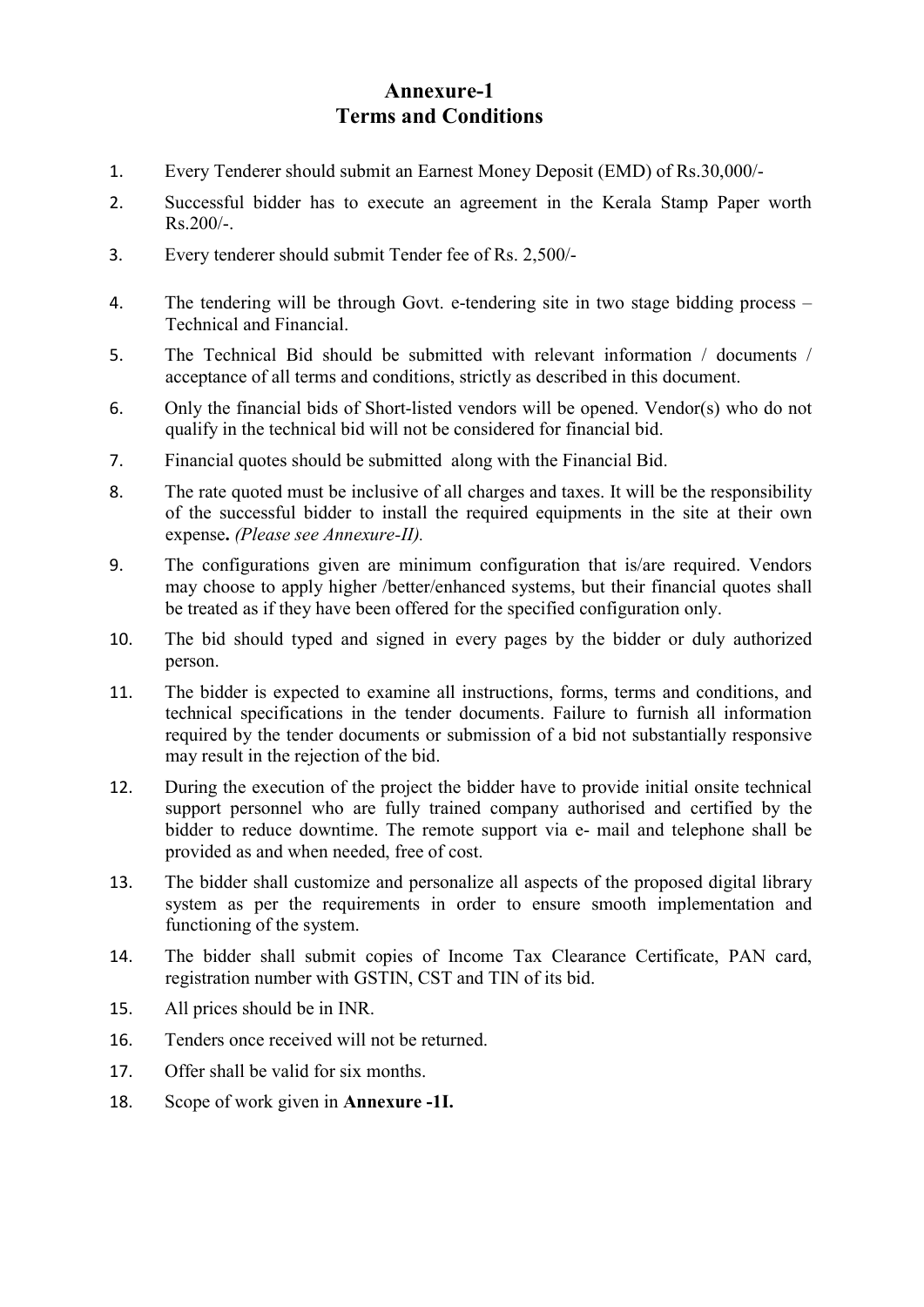### Qualification criteria of the bidder

- 1. The firm must have minimum annual average turnover of Rs. 10 Lakhs or above for during last two financial years. Please provide the data as below. (Audited Balance Sheets of Last Two years must be enclosed with the Technical Bid). This condition shall be relaxed in exceptional cases where firms could come out with innovative solutions not compared with other bidders.
- 2. The firm must have been expertise in handling of brittle books, Research Reports and Theses and Dissertations for digitization for last five years. Please specify the number of years of expertise and share the PO/Work order in support of this claim.
- 3. The firm must have executed at least three successful similar projects during the last five years out of which one must have been with Academic libraries/ Public Libraries/ Special Libraries. Please provide following details of similar projects with copy of the work order.
- 4. The firm should have skilled manpower to carry out the digitization work. CVs of key people going to work on the project should be attached.
- 5. Quality Assurance is responsibility of the firm and they need to ensure that they are well equipped with proper quality control mechanism.
- 6. The firm should have never been blacklisted / debarred due to any unethical practice or poor performance by any central/state government and/or any PSU and/or any Central/ State Government Autonomous Bodies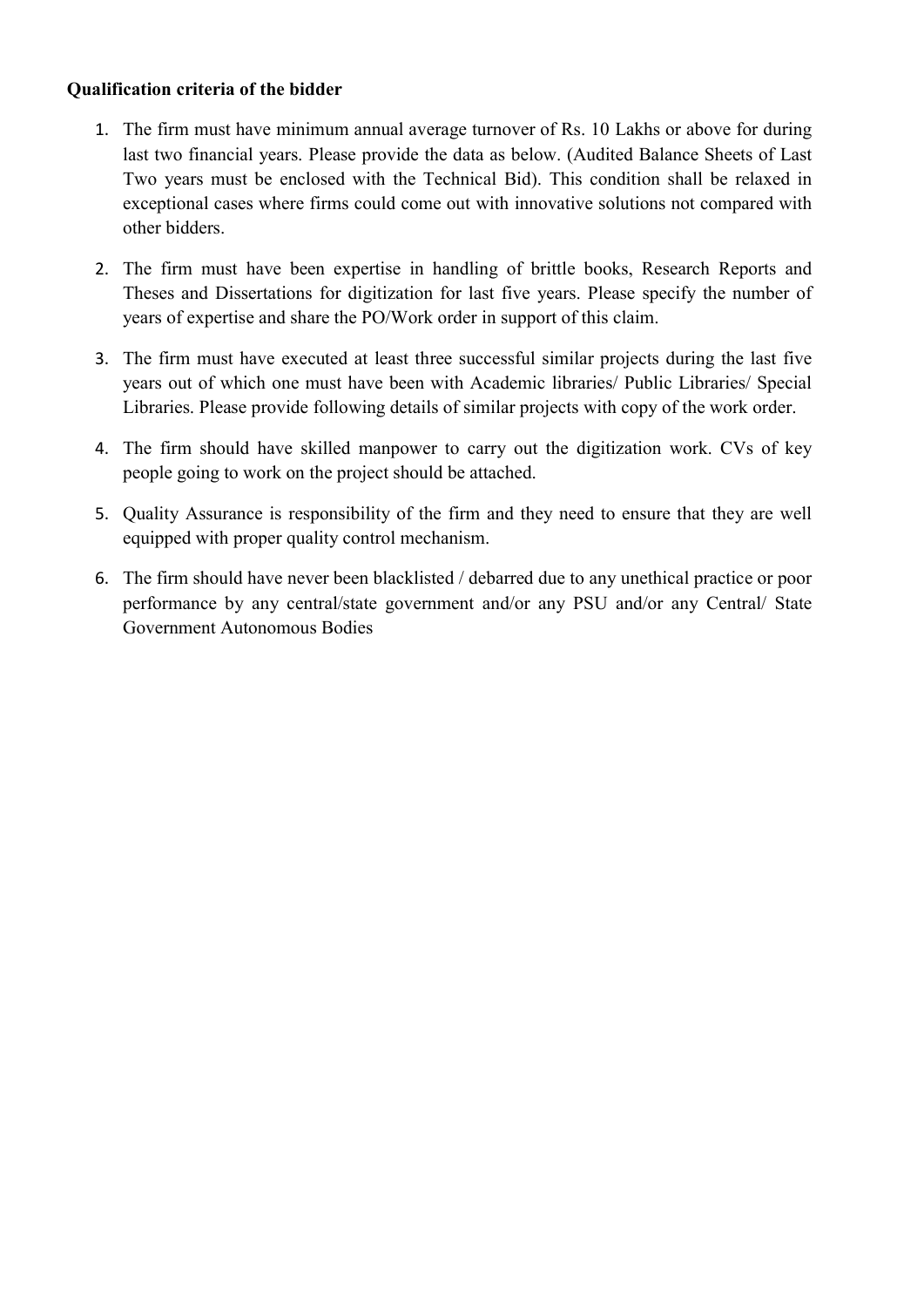# Annexure-II SCOPE OF WORK AND REQUIRED SPECIFICATION OF WORK

#### 1. SCOPE OF WORK

Digitization of PhD theses in printed / typed, textual and graphical data in Malayalam, English, German, Russian, Hindi, Tamil, Sanskrit or in any other Indian languages in Black & White or Colour using overhead book scanners.

- i. The scope of the work includes:
	- a. Image capture
	- b. Image processing and cleaning (editing)
	- c. Metadata creation (As per the metadata standard of Shodhganga digital repository of INFLIBNET Centre) and captioning
	- d. Verification of softcopy of 300 PhD theses in CD with the physical volume and uploading in Shodhganga & Institutional repository
	- e. Covert the files in the CD into PDF/A (OCRing) (Separate file for each Chapter, title page, declaration, certificate, table of contents, , content page, list of figures, list of tables etc.)
	- f. Integration with Shodhganga, Digital Repository of INFLIBNET Centre
	- g. Upload each file in Shodhganga
	- h. Metadata creation and uploading of already digitized theses of the Library in DSpace
	- i. The digital library created should have the facility for Full text search for languages (English, Hindi, Malayalam, Tamil, Arabic etc.) covered by the Kerala University Library Theses
	- j. Storage (digital library platform Dspace) with a customized front end (home page) and development of a solution specially for the University to achieve the full text search for all languages.
	- k. Retrieval (Searching facility)
	- l. Quality control based on standard specifications
- ii. Theses are available in Research Section of the University Library and the details will be provided by the designated officials in the section.
- iii. The firm should have the proper infrastructure facility for scanning and processing the scanned TIFF images.
- iv. Scanning and other works to be done at the Kerala University Library by installing the equipments and infrastructure at the space provided by the Library.
- v. Scanning of pages to be done in TIFF format.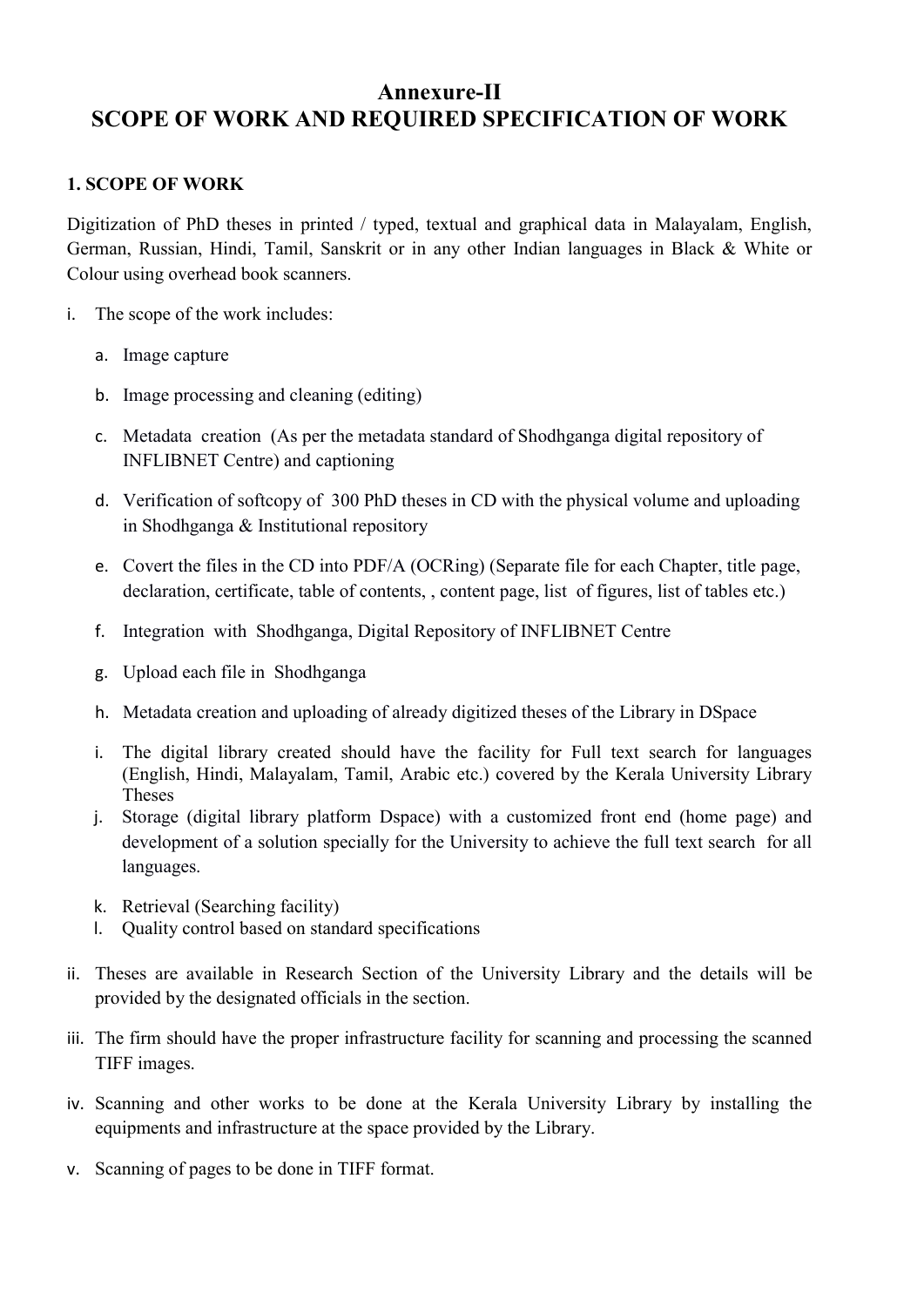- vi. Perform quality checking of every digitized image pages.
- vii. Cropping / cleaning of digitized images.
- viii.Resizing of every images with de-skew, rotate, height-width, noise-removal, margin etc. to make every image perfect and uniform in size .
- ix. OCRing of images if required for OCR compatible language books, if required.
- x. Saving OCRer files into three different formats (HTML, RTF and TXT).
- xi. Text should be Unicode supporting of all major Indian languages
- xii. Conversion of processed TIFF images into PDF/A format (Searchable) and provide OCR for word by word search
- xiii. Each scanned thesis should be compared with the original physical volume for ensuring correct pagination, cauterization, contents etc. (ie, each digitized thesis should similar in all aspects to its original physical volume)
- xiv. Verification of softcopy of 300 Ph.D theses in CDs with respective hard copy and convert into PDF/A with OCR facility.
- xv. Preparation of metadata for each thesis in extended Dublin Core / MARC-21 standard/ Standard as per the Shodhganga Repository standard.
- xvi.Each record has the fields such as Title, Researcher, Research Guide, Date Completed, Year, Keywords, Subject, Faculty (For Shodh Ganga) , Accession Number, Call Number and DOI ( For Institutional Repository)
- xvii. Rebind the physical volume of theses, if unbinding required for scanning.

#### 2. SPECIFICATIONS

The specifications that should be followed in the project are as follows:

#### 2.1. PHYSICAL FORMAT OF THE CONTENT FOR DIGITIZATION

Majority of the theses are bound volumes in print or type written format and some are in CDs in .doc/ docx/pdf formats. Some of them are old, fragile, deteriorating, rare and brittle and will have charts diagrams, photographs, illustrations etc. In some cases, the pages of the theses have stain-marks and worm-marks and may have become translucent due to ageing. Proper care should be taken for handing the theses.

#### 2.2. JOB SPECIFICATION

- i. The agency should be in a position to process minimum 1 lakh pages or more in one month.
- ii. The documents for digitization should be appropriately prepared for image capture, cleaning, sequencing and numbering etc.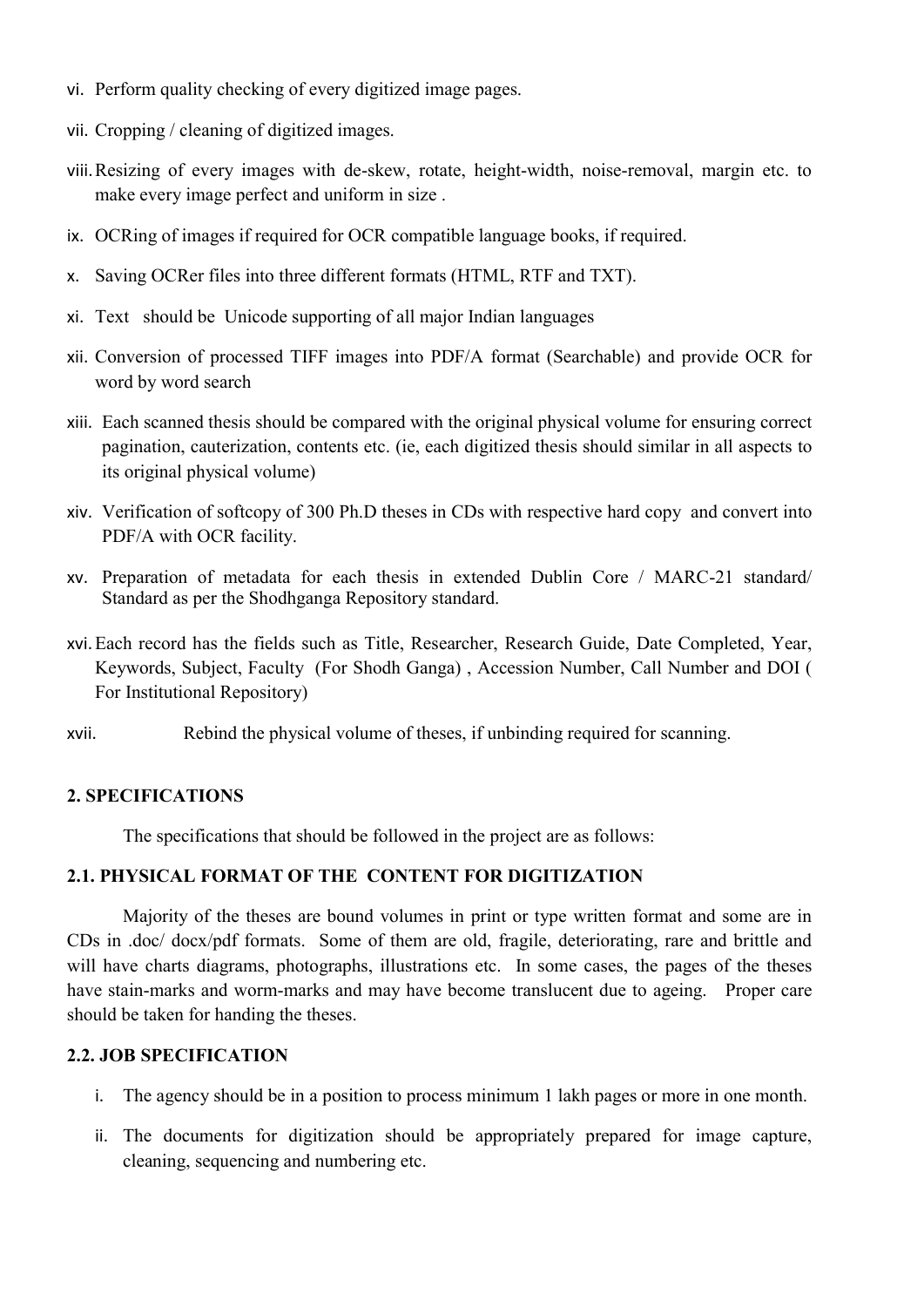- iii. The metadata works and indexing should done by library professionals who are having at least degree in Library and Information Science.
- iv. The images are to be renumbered as per the page sequence. The original pagination format of each type of book / document has to be retained.
- v. Proper editing has to be done to the images to straighten the orientation of the content matter if there is any disorientation existing in the pages of the book / documents.
- vi. The minimum resolution of the digitized images should be in 600 dpi. In case of certain theses, which are in precarious condition or brittle in nature, the system and processes should be well defined to ensure that there is no damage to the documents after the image capturing.
- vii. If required, the firm should have the capability to do a high-resolution scan of appropriate dpi and then do a loss-less compression and deliver appropriate output resolution of image as specified based on the condition of the documents subject to approval of QC.

### 2.3. OUTPUT SPECIFICATIONS FOR DIGITAL IMAGE

- i. The final output should be a TIFF for black and white, Gray scale or Color images format for all theses. Another output should be the PDF/A. Two copies for each document or book should be supplied in processed TIFF and PDF/A format along with the Metadata in XML format with the pages collated. Original sequence and page integrity should be maintained.
- ii. Uncompressed processed TIFF and PDF/A files should be devoid of digital noise, centering, skew, collating, and touch up (as is where is basis).
- iii. Quality policy: Quality policy should be applied to maximize readability and minimize file size.
- iv. Relevant metadata should be available in XML / ASCII format for all digitized theses / documents.
- v. The output images will be archived on external Hard Disc and 2 sets of Tape drives.
- vi. The firm should follow a standard naming convention for saved scans and its metadata.

### 2.4. STORAGE SPECIFICATIONS

- i. The format should be compatible with Shodhganga Repository. Also an institutional repository of PhD theses in Dspace shall be created in the server space provided by the Kerala University Library.
- ii. Digitized images should be archived in duplicate on reliable and best quality DVD. One DVD will be used as service copy and another one as master copy for preservation.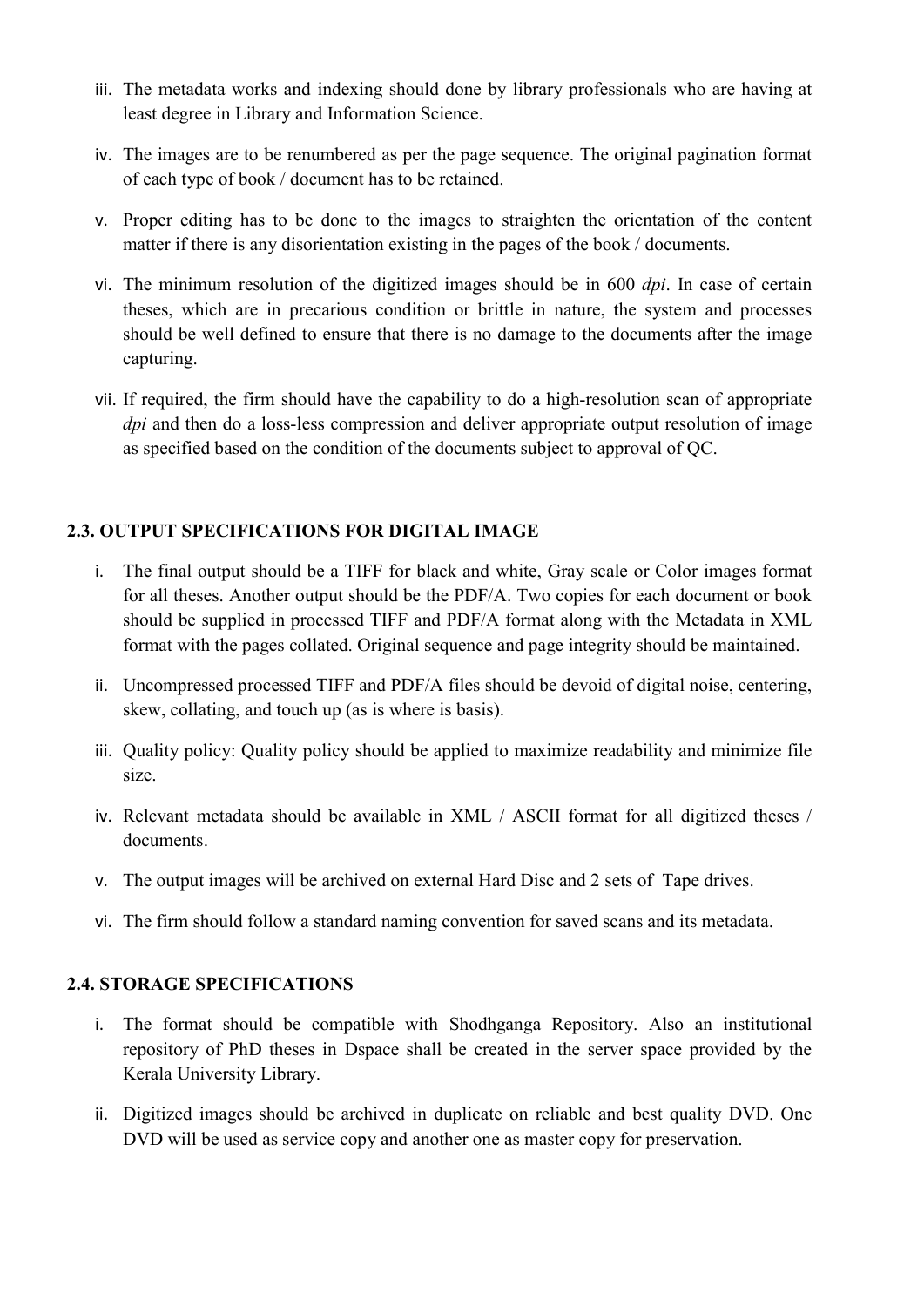- iii. The data / database / web application is to be loaded in the storage area network/server as decided by the Kerala University Library.
- iv. Provision for creating backup copies of all files on servers and storage media and have an off-site backup strategy.

# 2.5. METADATA

- i. Metadata should be created for theses as per the specification of Shodhganga, Repository
- ii. Metadata information for each theses should have the following fields.

| S1             | Fields                         | Scope of Work                                                                                                                                                                                                                                       |  |
|----------------|--------------------------------|-----------------------------------------------------------------------------------------------------------------------------------------------------------------------------------------------------------------------------------------------------|--|
| $\mathbf{1}$   | Language                       | There are different languages on which Metadata to be prepared /<br>updated in English language. Languages are: English, Malayalam,<br>Sanskrit, Tamil and other Indian Languages.                                                                  |  |
| $\overline{2}$ | Title and subtitles,<br>if any | There may be other synonymous / related title/ subtitle of a Book /<br>which also has to be taken care of (to be<br>Journal/ Newspaper<br>entered) with the original "Title" field.                                                                 |  |
| $\overline{3}$ | Researcher                     | Represents the "Name of the Researcher" of the Thesis                                                                                                                                                                                               |  |
| $\overline{4}$ | Research Guide                 | Represents the "Name of the Researcher Guide(s)/ Research<br>Supervisor $(s)$ " of the Thesis                                                                                                                                                       |  |
| 5              | Keywords                       | Actually depicts the catching words, help to search the proper<br>document easily. Five $(5)$ to ten $(10)$ keyword fields to be filled up                                                                                                          |  |
| 6              | Subject                        | This is one of the most important fields of the thesis like keyword<br>which will help user to find the right document. There are three (3)<br>level of subject, those to be properly selected from the list provided or<br>through chain indexing. |  |
| $\overline{7}$ | Faculty                        | Enter the name of the Faculty under the subject belongs                                                                                                                                                                                             |  |
| 8              | Department                     | Enter the Name of the Department of the University in which the<br>Researcher belongs                                                                                                                                                               |  |
| 9              | Year                           | It actually represents the year of submission of the theses.                                                                                                                                                                                        |  |
| 10             | Call Number                    | Enter the Call number as given in the thesis (Class Number+ Book<br>Number+ Collection Number)                                                                                                                                                      |  |
| 11             |                                | Accession Number Enter the Accession number as given in the thesis                                                                                                                                                                                  |  |
| 12             | Identifier                     | Digital object identification number (DOI)                                                                                                                                                                                                          |  |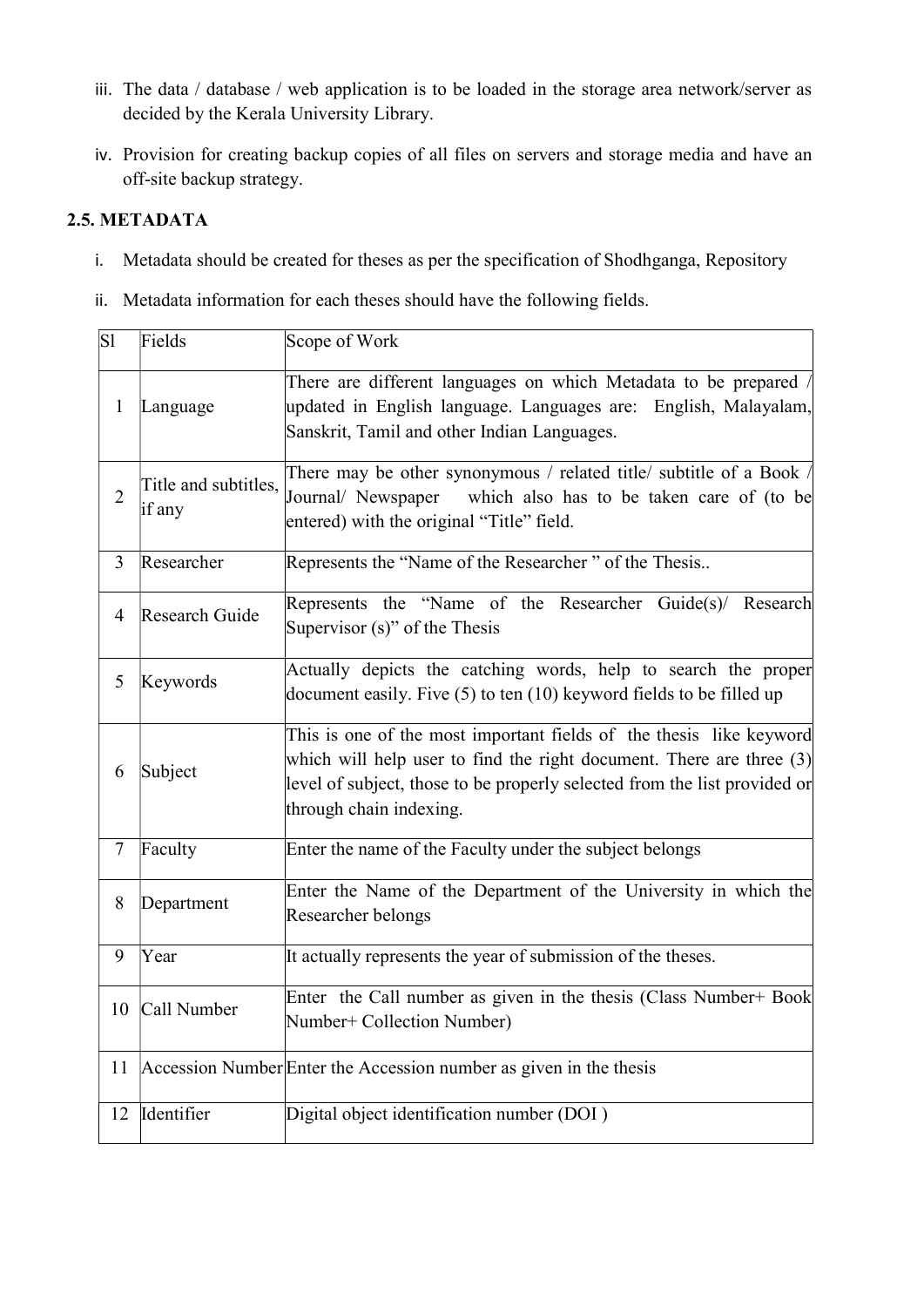#### OTHER SPECIFICATIONS

- i. Accessibility: Both online (through internet) and offline (through intranet)
- ii. Indexing: Provision for creating inverted file for researcher/ guide, title, subject, keyword indices etc..
- iii. Search and Retrieval: The digitized materials should support browsing, searching retrieving the contents in HTML pages. The digitized materials should be Book-marked for internal navigation.
- iv. Printing: Support page by page printing

### TRAINING, WARRANTY & AMC

- i. Training should be given to concerned staff in the Kerala University Library.
- ii. After the successful completion and implementation of the project, the digitized materials and technology used should be supported onsite on a demanding basis for two years without any additional charges and after that for an agreed rate.

### ANNEXURE-III

### Financial Bid Format

With reference to your tender enquiry letter No. ------------------------dated …………………… on the subject mentioned above, I/we quote the rate, including the service charge and service tax, for above mentioned work as under:

| SI.No. | Page Size/No. of Pages                                                                               | <b>Rate Per Digital Image</b><br>(Rs.) including all taxes | <b>Total Amount (Rupees)</b> |
|--------|------------------------------------------------------------------------------------------------------|------------------------------------------------------------|------------------------------|
|        |                                                                                                      |                                                            |                              |
|        | Scanning & Image Processing of<br>Bound volumes of theses- (3577)<br>theses-Aprox. 10.5 lakhs pages) |                                                            | Number of Pages*B1           |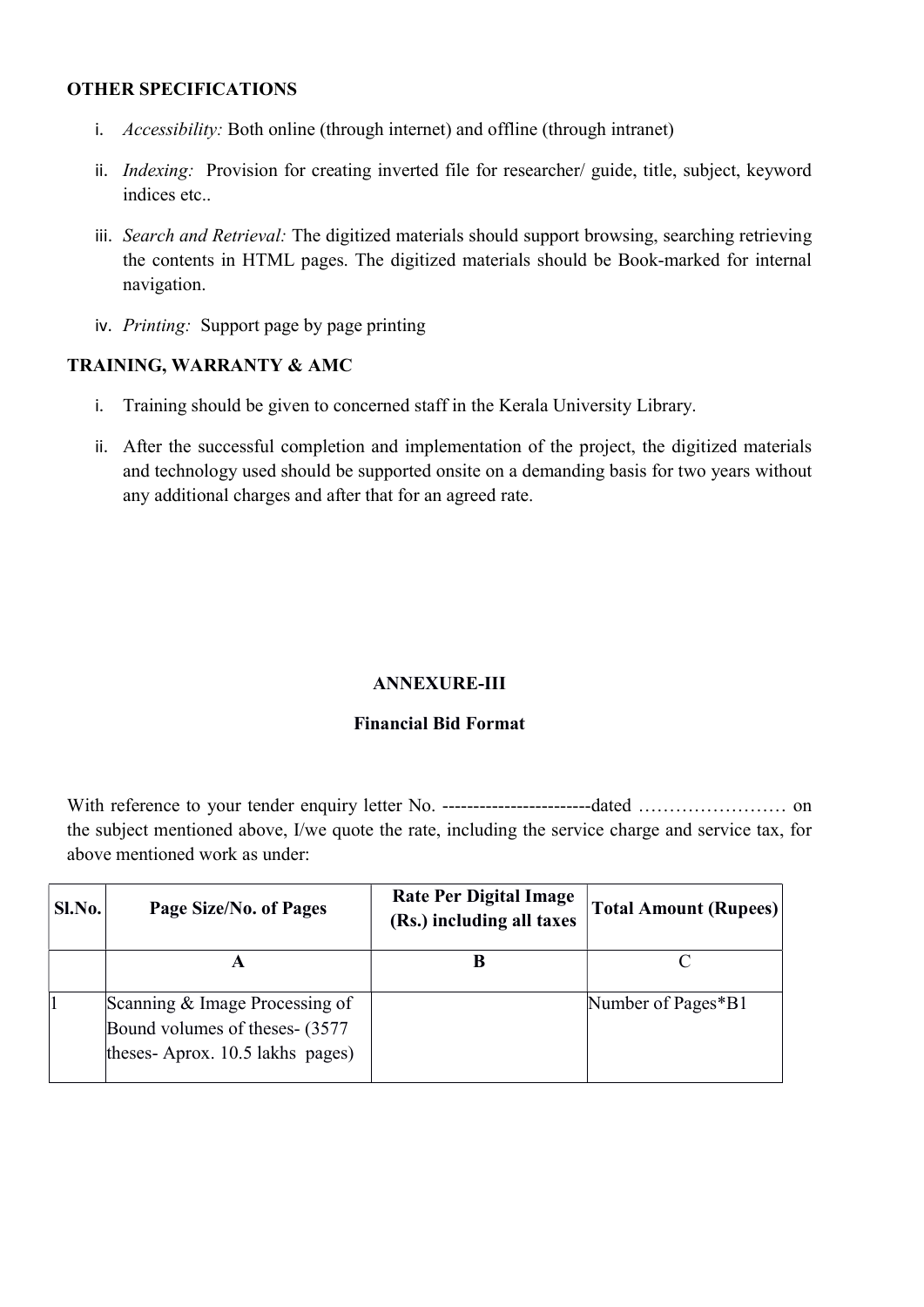|    | Metadata creation and uploading     | Number of theses*B2  |
|----|-------------------------------------|----------------------|
|    | of already digitized theses of the  |                      |
|    | library in Institutional Repository |                      |
|    | in DSpace platform $-2984$ theses   |                      |
| 3  | Verification of softcopy in CD      | Number of CD*B3      |
|    | with physical volume and convert    |                      |
|    | into PDF/A, OCRing, metadata        |                      |
|    | creation and upload in Shodh        |                      |
|    | Ganga $-300$ CD                     |                      |
| 14 | Installation, customization and     |                      |
|    | implementation of DSpace            |                      |
|    | Repository (Lumpsom)                |                      |
| 5  | Metadata extraction, OCRing,        | Number of theses* B5 |
|    | Customization and uploading both    |                      |
|    | in Institutional Repository and     |                      |
|    | Shodh Ganga- 3577 theses            |                      |
| 6  | Support and Maintenance for one     |                      |
|    | year after the warranty of one year |                      |
|    | (Lumpsum)                           |                      |
|    | <b>Total</b>                        |                      |
|    |                                     |                      |

Total Bid Value (inclusive of all taxes) (In Words):

#### Note :

- 1. Minimum (L1) vendor will be selected on the total value (ie, C1+C2+C3+C4+C5+C6)
- 2. Any quantum of extra work may be awarded for which rates above will be applicable.

Authorized Signatory

Place :

Date : Common Seal of company